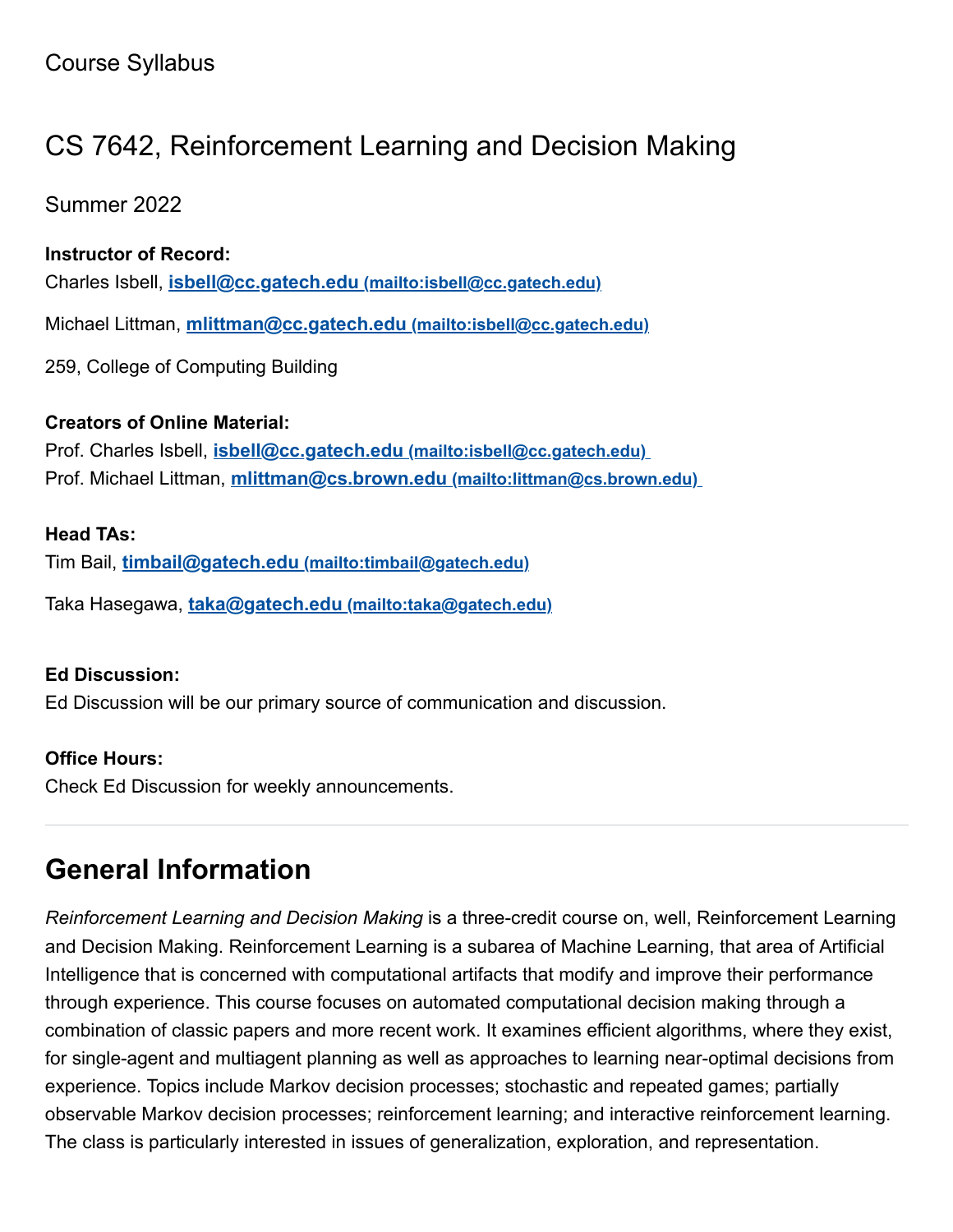## **Objectives**

There are four primary objectives for the course:

- To provide a broad survey of approaches and techniques in RLDM
- To develop a deeper understanding of several major topics in RLDM
- To develop the design and programming skills that will help you to build RLDM systems
- To develop the basic skills necessary to pursue research in RLDM

As you will see in the next section, we assume that you are already familiar with machine learning techniques and have some comfort with doing empirical work in machine learning. As a result, we emphasize the more computational aspects of developing decision-making systems. Having said that, our concern with research is expressed by having students replicate results in published papers in the area.

### **Prerequisites**

The official prerequisite for this course is an introductory course in machine learning at the graduate level. While having taken such a course is not strictly necessary, you will find that the lectures make constant call-backs to material covered in graduate machine learning courses (and the course offered by the creators of this material in particular). Of course, having said all that, the most important prerequisite for enjoying and doing well in this class is your interest in the material. I say that every semester and in every course, but it's true. In the end, it will be your own motivation to understand the material that gets you through it more than anything else. If you are not sure whether this class is for you, please talk to me.

### **Resources**

- **Readings.** We use research paper readings, and those will be provided for you. We also use Sutton and Barto's Reinforcement Learning book (see: **[http://www.incompleteideas.net/book/the-book-](http://www.incompleteideas.net/book/the-book-2nd.html)2nd.html (http://www.incompleteideas.net/book/the-book-2nd.html)** ).
- **Computing.** You will have access to CoC clusters for your assignments, I suppose, but you won't need them. You are required to use Python for all assignments, and you can leverage many of the libraries available to you. However, you are not allowed to use any reinforcement learning library. All reinforcement learning related code must be your own. If in doubt, ask.
- **Web.** We will use Canvas Announcements and Ed Discussion to post last-minute announcements, so check it early and often. You are responsible for keeping up with class announcements.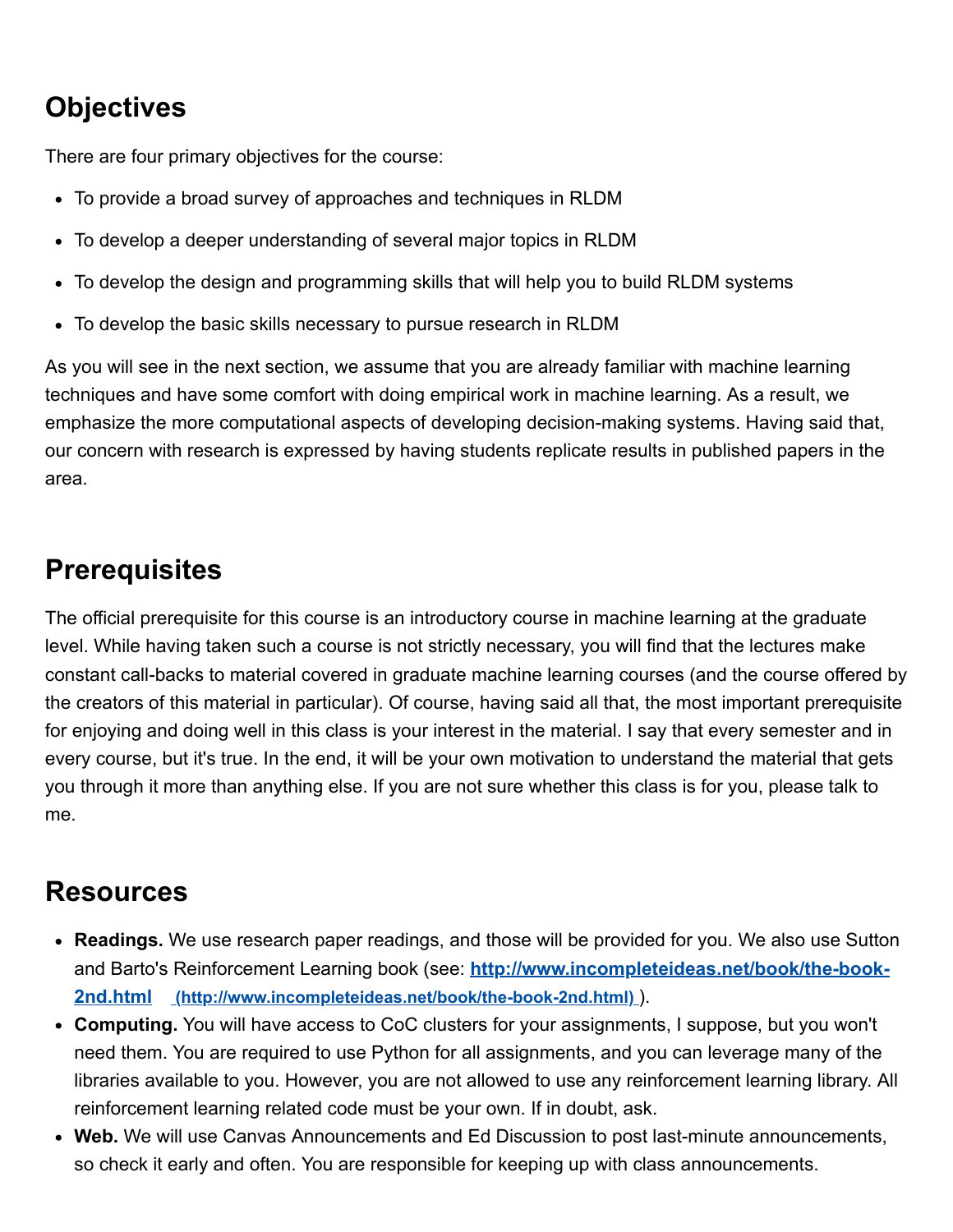## **Statement of Academic Honesty**

At this point in your academic careers, I feel that it would be impolite to harp on cheating, so I won't. You are all adults, more or less, and are expected to follow the university's code of academic conduct (you know, **the honor code [\(http://www.honor.gatech.edu/\)](http://www.honor.gatech.edu/)** ). Furthermore, at least some of you are researchers-in-training, and I expect that you understand proper attribution and the importance of intellectual honesty.

This is not CS 7641. Do not assume anything you read on that syllabus applies to this in any way, shape, or form. Note that unauthorized use of any previous semester course materials, such as tests, quizzes, homework, projects, videos, and any other coursework, is prohibited in this course. You are not to use code from previous or current students, you must submit your own work. Using these materials will be considered a direct violation of academic policy and will be dealt with according to the GT Academic Honor Code.

Furthermore, I do not allow copies of my exams out in the ether (so there should not be any out there for you to use anyway). Just as you are not to use the previous material you are not to share current material—including lecture material—with others either now or in the future. My policy on that is strict. If you violate the policy in any shape, form, or fashion you will be dealt with according to the GT Academic Honor Code. I also have several... friends... from Texas who will help me personally deal with you. They are on retainer from my Machine Learning course and they've tasted blood.

## **Readings and Lectures**

The online lectures are meant to summarize the readings and stress the important points. You are expected to critically read any assigned material. Your active participation in the material, the lectures, and various forums are crucial in making the course successful. This is less about my teaching than about your learning. My role is to merely assist you in the process of learning more about the area.

To help you to pace yourself, I have provided a nominal schedule (check the Calendar page in Canvas) that tells you when we would be covering material if we were meeting once a week for three hours during the term. I recommend you try to keep that pace. More to the point, there are ~weekly assignments that correspond to the reading material and it will be difficult to do those without at least passing familiarity with the material.

## **Grading**

Your final grade is divided into three components: homework, projects, and a final exam.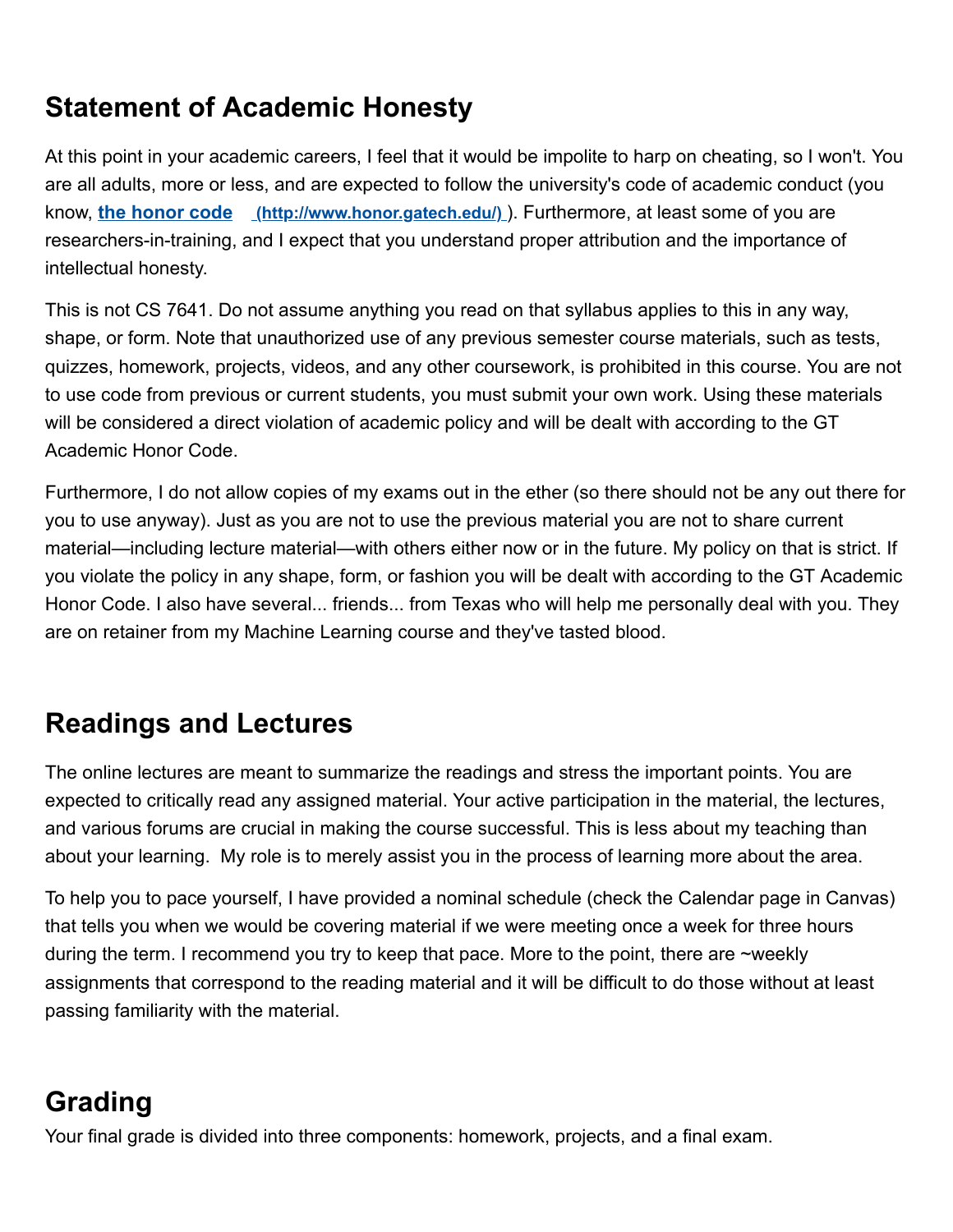- **Homework.** There will be six short homework assignments involving programming. You will be provided Jupyter Notebooks and will submit your solution to Gradescope.
- **Projects.** Students will be asked to replicate results from relevant papers from the literature. Each of the three projects will consist of a short write up and submission of your code (Python is required).
- **Exams.** There will be one written, closed-book final exam scheduled for our class's final exam. Although I'm told I have a reputation for creative exams, these exams are meant to be a walk in the park if you follow and read the material.

When you upload files on Canvas, make sure that all the answers are clearly visible and the files shown are the ones you want to be graded. Upon submitting you acknowledge that you are aware that illegible or incorrect PDFs will receive 0 and you will not be able to submit for a regrade.

### **Due Dates**

All graded assignments are due by the time and date indicated on Canvas. We do not accept late submissions for *homework* assignments. No exceptions whatsoever. We do accept late *project* assignments for a 20 point per day penalty, a max of 5 days, or a 0 grade. The only exceptions to late project assignment penalties will require: a **note** from the appropriate authority and **immediate notification** of the problem when it arises. Naturally, your excuse must be acceptable. If an alien parasite that thrives on electronic assignments gets into your computer and erases all copies of your work from existence, I will need a signed note from the relevant galactic authorities who have investigated... in English. We only accept submissions 1 week after the due date, including any exceptional cases. After that week, you will automatically get a 0 for that assignment, with no change for a makeup. For cases that require longer than a week, we suggest dropping the course or asking for an incomplete semester.

## **Numbers**

### **Component**

Homework (6) 30% Projects (3) 45% Exams (1) 25%

In the spirit of mechanism design, the grading scheme is set up so that one can't blow off reading the material and still earn an A. Similarly, one can't blow off a project either. Not that you would do either of those things, but it's all about incentives, people.

## **Disclaimer**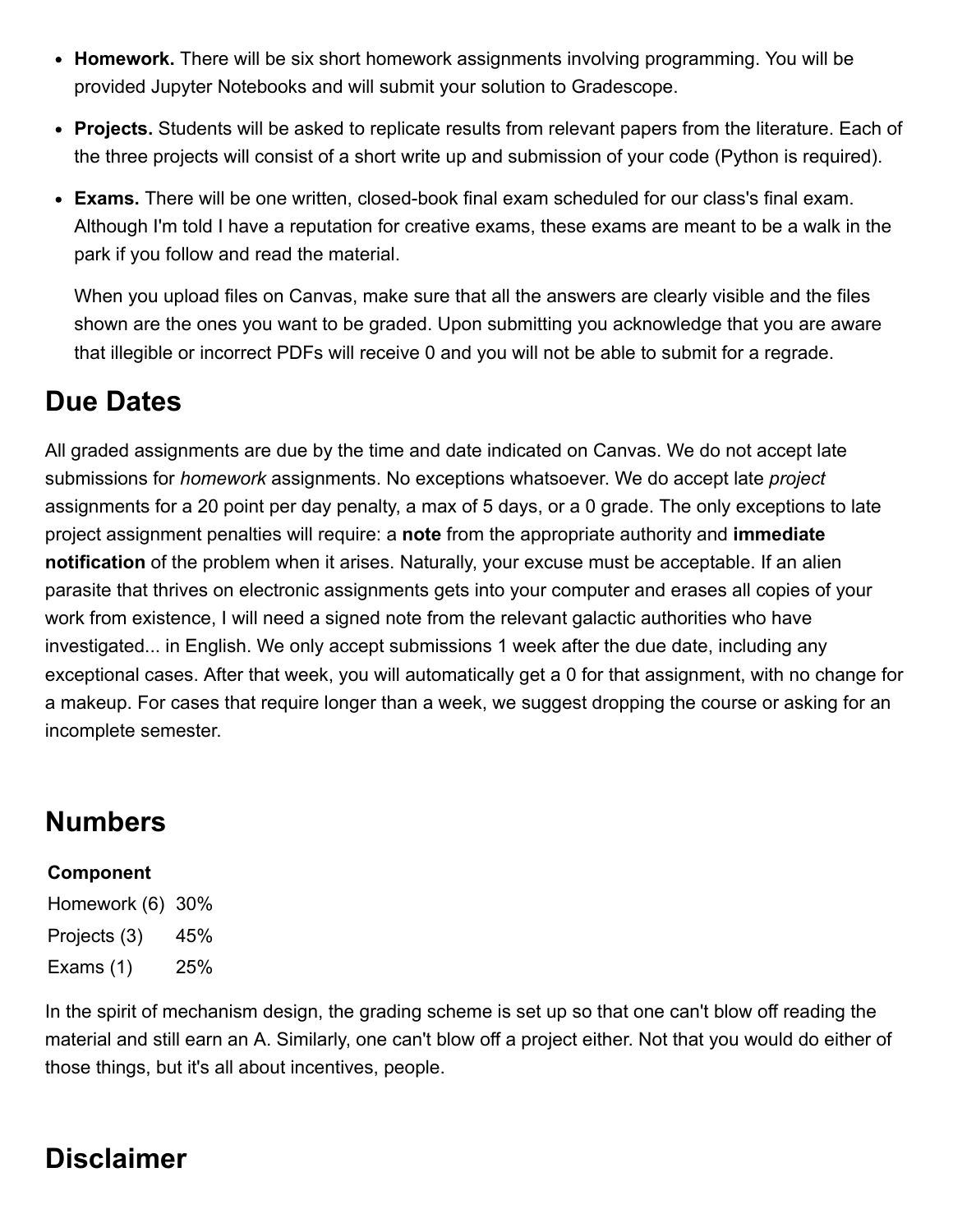I reserve the right to modify any of these plans as need be during the course of the class; however, I won't do anything capriciously, anything I do change won't be too drastic, and you'll be informed as far in advance as possible.

# Course Summary:

| Date             | <b>Details</b>                                                                                                                            | <b>Due</b> |
|------------------|-------------------------------------------------------------------------------------------------------------------------------------------|------------|
| Mon May 16, 2022 | <b>a.</b> Lectures and Readings Week 1<br>(https://gatech.instructure.com/calendar?<br>event id=3217547&include contexts=course 252776)   | 12am       |
| Thu May 19, 2022 | HW0, HW1, HW2, P1 Released<br>翩<br>(https://gatech.instructure.com/calendar?<br>event id=3217545&include contexts=course 252776)          | 7am to 8am |
| Mon May 23, 2022 | <b>Lectures and Readings Week 2</b><br>酾<br>(https://gatech.instructure.com/calendar?<br>event id=3217549&include contexts=course 252776) | 12am       |
| Mon May 30, 2022 | <b>a.</b> Lectures and Readings Week 3<br>(https://gatech.instructure.com/calendar?<br>event id=3217575&include contexts=course 252776)   | 12am       |
|                  | <u>/https://gatech.instructure.com/courses/252776/assignments/1088286</u>                                                                 | due by 8am |
|                  | <b>Homework 1</b><br>眇<br>due by 8am <u>(https://gatech.instructure.com/courses/252776/assignments/1088288)</u>                           |            |
| Thu Jun 2, 2022  | <b>HW3, HW4, P2 Released</b><br>翩<br>(https://gatech.instructure.com/calendar?<br>event id=3217537&include contexts=course 252776)        | 7am to 8am |
| Mon Jun 6, 2022  | <b>Lectures and Readings Week 4</b><br>翩<br>(https://gatech.instructure.com/calendar?<br>event id=3217551&include_contexts=course_252776) | 12am       |
|                  | <b>Homework 2</b><br>零<br>due by 8am<br><u>(https://gatech.instructure.com/courses/</u> 252776/assignments/1088290)                       |            |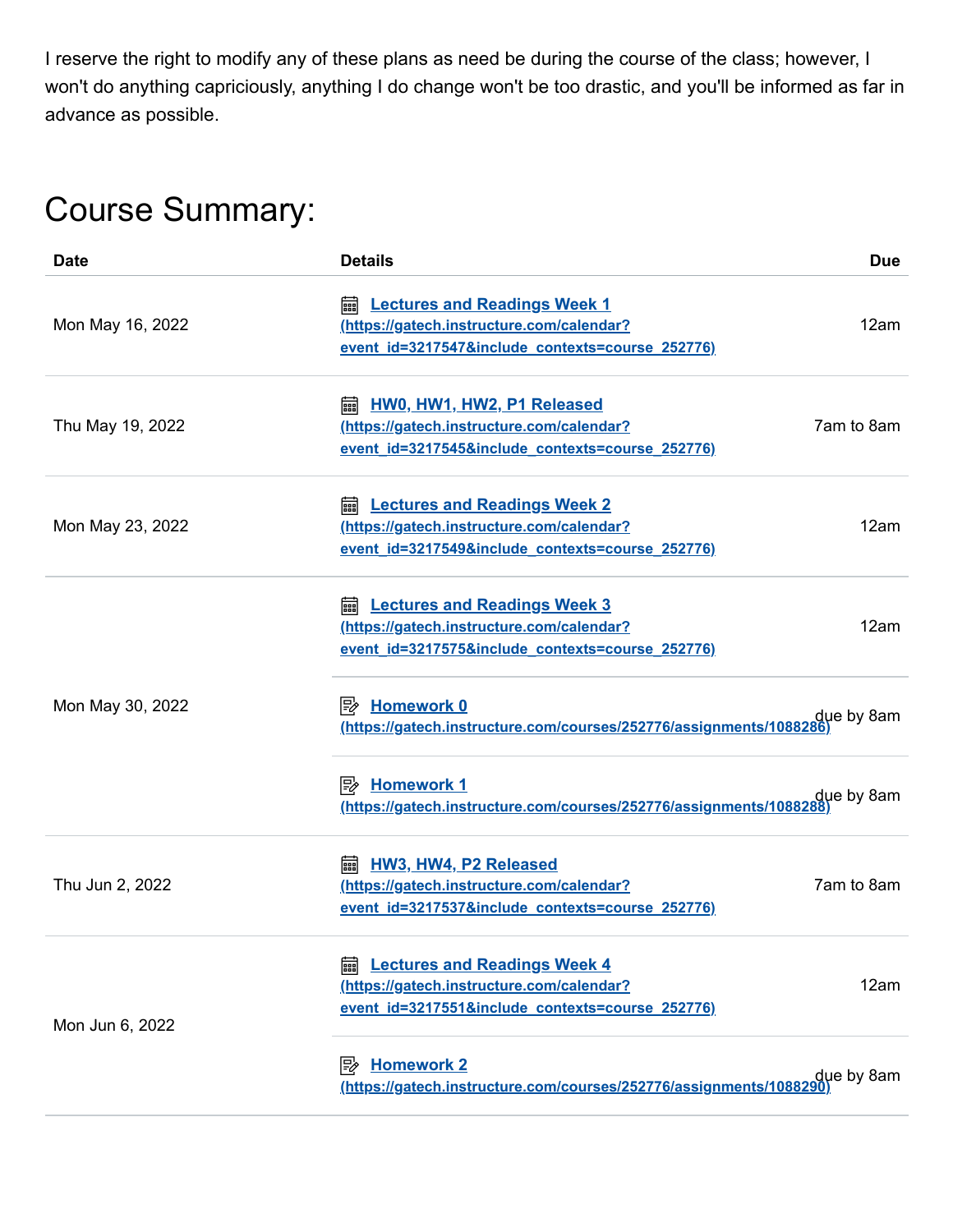| <b>Date</b>      | <b>Details</b>                                                                                                                            | <b>Due</b> |
|------------------|-------------------------------------------------------------------------------------------------------------------------------------------|------------|
| Mon Jun 13, 2022 | <b>Lectures and Readings Week 5</b><br>繭<br>(https://gatech.instructure.com/calendar?<br>event id=3217553&include contexts=course 252776) | 12am       |
|                  | due by 8am<br>https://gatech.instructure.com/courses/252776/assignments/1088300).                                                         |            |
| Thu Jun 16, 2022 | <b>HW5, HW6, P3 Released</b><br>酾<br>(https://gatech.instructure.com/calendar?<br>event id=3217539&include contexts=course 252776)        | 7am to 8am |
| Mon Jun 20, 2022 | <b>Lectures and Readings Week 6</b><br>翩<br>(https://gatech.instructure.com/calendar?<br>event id=3217555&include_contexts=course_252776) | 12am       |
|                  | <b>E</b> Homework 3<br>due by 8am<br>https://gatech.instructure.com/courses/252776/assignments/1088292)                                   |            |
| Mon Jun 27, 2022 | <b>Lectures and Readings Week 7</b><br>酾<br>(https://gatech.instructure.com/calendar?<br>event id=3217557&include contexts=course 252776) | 12am       |
|                  | <b>Homework 4</b><br>l₩<br>(https://gatech.instructure.com/courses/252776/assignments/1088294                                             | due by 8am |
|                  | ⊯<br><b>Project 2</b><br>due by 8am<br>https://gatech.instructure.com/courses/252776/assignments/1088302).                                |            |
| Mon Jul 4, 2022  | <b>Lectures and Readings Week 8</b><br>翩<br>(https://gatech.instructure.com/calendar?<br>event id=3217559&include contexts=course 252776) | 12am       |
| Tue Jul 5, 2022  | <b>Homework 5</b><br>⊯<br>due by 8am<br><u>(https://gatech.instructure.com/courses/252776/assignments/1088296)</u>                        |            |
| Mon Jul 11, 2022 | <b>Lectures and Readings Week 9</b><br>酾<br>(https://gatech.instructure.com/calendar?<br>event id=3217561&include contexts=course 252776) | 12am       |
|                  | <b>Homework 6</b><br>吟<br>due by 8am<br><b>https://gatech.instructure.com/courses/252776/assignments/1088298)</b>                         |            |